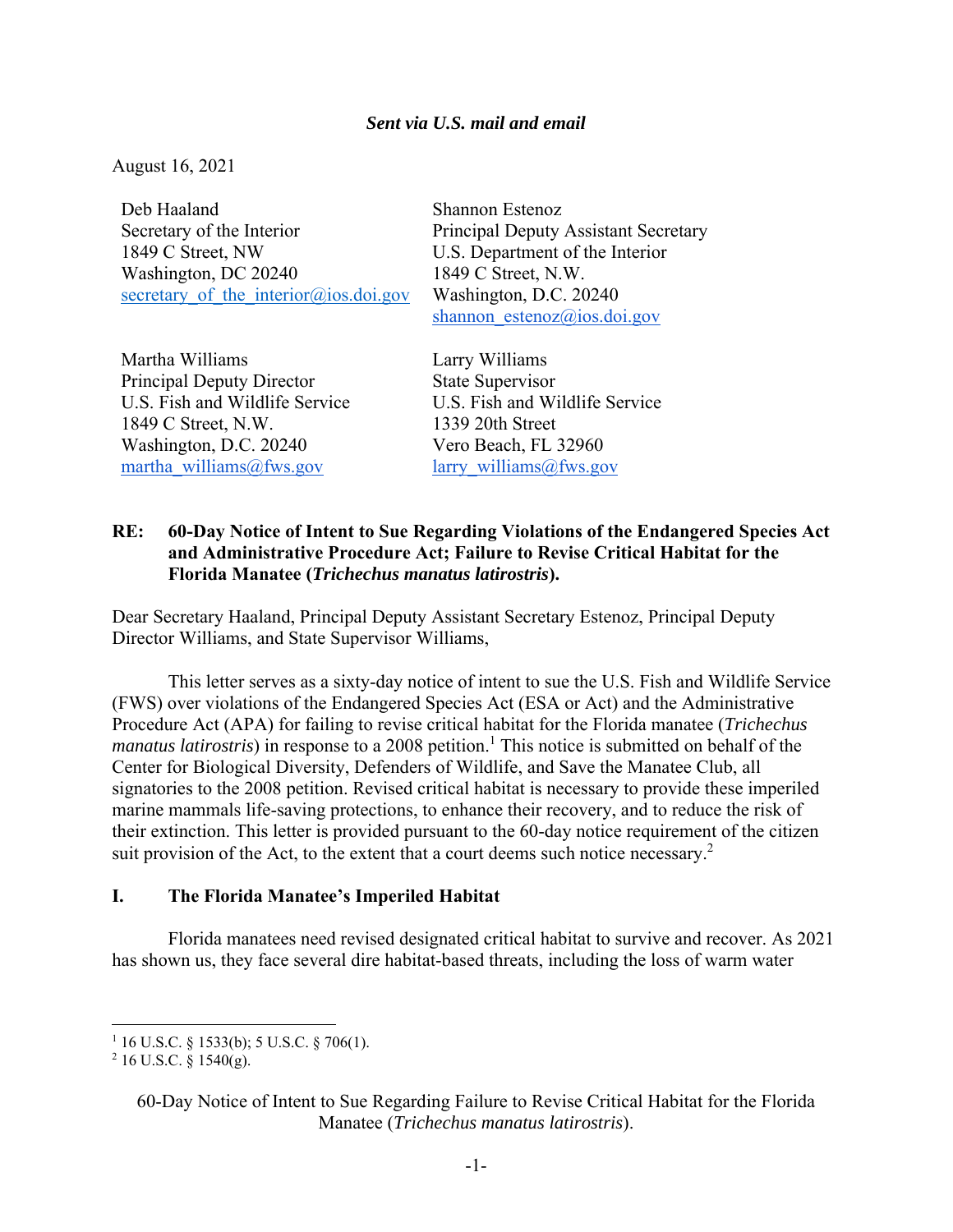refuge and poor water quality. Accompanying threats include a growing number of boat-strikes and the loss of seagrass manatees desperately rely on as a food source.

Over half of Florida manatees seek shelter from cold winter waters in the warm-water discharges of power plants.<sup>3</sup> The rest of the population uses natural springs and thermal basins to stay warm.<sup>4</sup> There are currently 14 "major" warm-water discharges (i.e., sites with at least one winter count of 50 or more manatees).<sup>5</sup> Ten of these sites are outfalls from power plant cooling systems and four are warm water springs.<sup>6</sup> Power companies will likely phase out power plant discharges within the next 30 years, and human-caused impacts, such as flow reductions and other activities, threaten Florida's springs and thermal basins.<sup>7</sup> The threats to the springs' warmwater habitat used by manatees include diminishing spring flows from human-caused groundwater withdrawals, obstructions that limit or preclude access, disturbance from recreational activities, loss of nearby forage resources, climatic variations and sea level rise.<sup>8</sup>

As major power plant outfalls and natural warm-water refuges are lost, manatees may struggle to find suitable alternative habitats, as food supply, space, and temperatures necessary for thermoregulating may not be sufficient to support a large influx of displaced animals.<sup>9</sup>

Over the last decade, the Florida manatee population has endured large die-offs from depleted seagrass, red tide, cold stress, and boat-strikes. With fewer than 8,000 manatees in the southeastern United States, these mortality events present serious present and future threats to the overall survival of the species.<sup>10</sup>

Just this year more than 900 manatees have died in Florida,<sup>11</sup> more than double Florida's five-year average.12 At least 50 percent of these deaths have been in the Indian River Lagoon where the suspected cause of mortality is starvation and malnutrition due to nutrient pollution killing off local seagrass in important warm water refuge.<sup>13</sup> This year's extreme die-off has led to

<sup>&</sup>lt;sup>3</sup> Florida Fish and Wildlife Conservation Commission, *Florida Manatee Warm Water Action Plan*, Oct 2020, at 1.<br><sup>4</sup> *Id.*<br><sup>5</sup> Laist D.W., Beynolds, J.E. 2005, *Florida Manatees, Warm Water Befuges, and an Uncertain Future* 

Laist, D.W., Reynolds, J.E. 2005. *Florida Manatees, Warm-Water Refuges, and an Uncertain Future*, Coastal Management, 33:279-295, 281.

<sup>6</sup> *Id.*

<sup>7</sup> Florida Fish and Wildlife Conservation Commission*, Florida Manatee Warm Water Action Plan*, Oct 2020, at 1. 8 Edwards, H.H. 2013. *Potential Impacts of Climate Change on Warm Water Megafauna: the Florida Manatee Example (Trichechus manatus latirostris).* Climatic Change, 121(4): 727-738.

<sup>&</sup>lt;sup>9</sup> Laist 2005.

<sup>&</sup>lt;sup>10</sup> FWS, West Indian Manatee, https://www.fws.gov/southeast/wildlife/mammals/manatee/.<br><sup>11</sup> Waymer, J. 2021. *Merritt Island Park Now a 'Manatee Graveyard' as Florida Sea Cows Starve to Death*, Florida Today, March 20, 2021.

<sup>12</sup> Sampson, Z. 2021. *Florida Manatees are Dying at a Worrisome Rate. Many Appear to be Starving*, Tampa Bay Times, March 11, 2021.

<sup>13</sup> Green, A. 2021. *Manatee Die-Off in Indian River Lagoon Prompts Call For Federal Investigation*, WMFE, March 25, 2021.

<sup>60-</sup>Day Notice of Intent to Sue Regarding Failure to Revise Critical Habitat for the Florida Manatee (*Trichechus manatus latirostris*).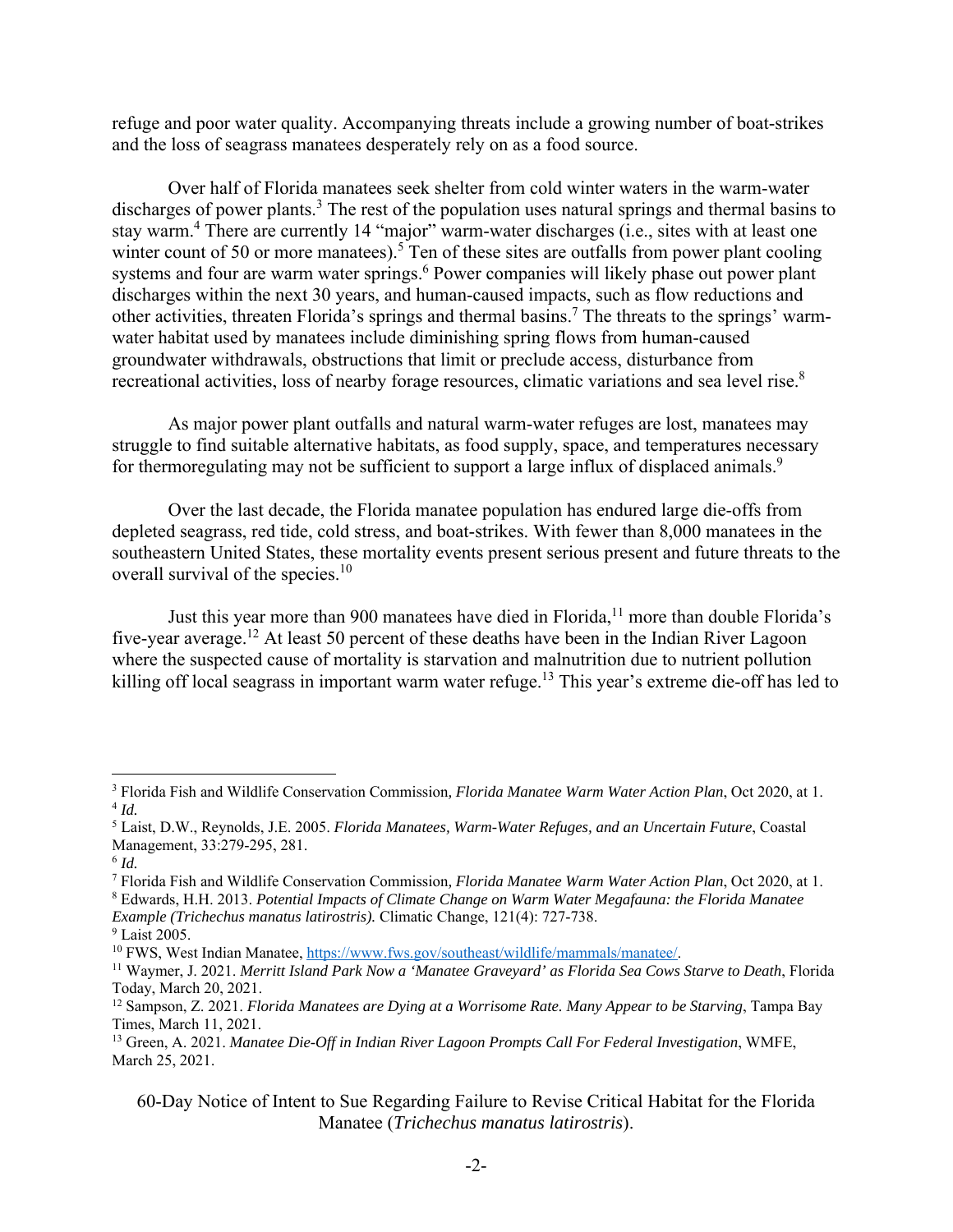the official designation of an Unusual Mortality Event under the Marine Mammal Protection Act. $^{14}$ 

In 2018, red tide in southwestern Florida caused the deaths of at least 288 manatees. Though 2018 was the most catastrophic red tide-related mortality event to date, more than 100 red tide-related mortalities were documented in 1996, 2003, and 2013. And during the winter of 2009 – 2010, when Florida experienced extremely cold weather, FWC documented 282 manatee deaths directly attributable to cold stress. The following year, FWC documented 114 deaths due to cold stress.15 Meanwhile, because of the raging red tide in Tampa Bay fueled by the Piney Point disaster, at least 19 manatees have succumbed to red tide since June, and the persistent bloom threatens to degrade important foraging habitat near regional warm water refuges.

Increased human activity in areas supporting manatee populations lead to other sources of mortality as well. From 2016 – 2019, 478 manatees died as a result of boat-strikes. Each year has seen more watercraft fatalities than the last. Already this year 70 manatees have died from boat strikes. A recent study concluded that one out of every four adult manatees analyzed bore evidence of 10 or more watercraft strikes, and 96% of adult manatees had watercraft-related scars.<sup>16</sup>

# **II. Federal Legal Framework**

### *A. Endangered Species Act*

Critical habitat provides important protections for imperiled species beyond that provided by listing alone;<sup>17</sup> species with designated critical habitat are more than twice as likely to have improving population trends than species without designated critical habitat.<sup>18</sup> Federal agencies must ensure through consultation with the FWS that any action they authorize, fund, or carry out will not "jeopardize the continued existence of any [listed] species."<sup>19</sup> For species with critical habitat, each federal agency must additionally guarantee that its actions will not "result in the destruction or adverse modification" of the critical habitat. $2<sup>0</sup>$ 

 The 1978 amendments to the Act required the critical habitat be designated concurrently with a species' listing and defined critical habitat as:

<sup>14</sup> FWC, *Manatee Mortality Event Along the East Coast: 2020 –2021*, https://myfwc.com/research/manatee/rescuemortality-response/ume/, last updated May 26, 2021.

<sup>15</sup> FWC, *Yearly Mortality Summaries*, 2010-2011.

<sup>&</sup>lt;sup>16</sup> FWC, *New Study Shows Impact of Watercraft on Manatees*, https://myfwc.com/research/manatee/rescue-<br>mortality-response/publication/.

<sup>&</sup>lt;sup>17</sup> *Forest Guardians v. Babbitt*, 174 F.3d 1178, 1185-86 (10th Cir. 1999) (holding "critical habitat designations serve to protect species vulnerable to extinction").

<sup>18</sup> Taylor, M.F.J., K.F. Suckling, and J.J. Rachlinski. 2009. *The Effectiveness of the Endangered Species Act: A Quantitative Analysis*, BioScience.

 $19$  16 U.S. Code § 1536(a)(2).

<sup>20</sup> *Id.* 

<sup>60-</sup>Day Notice of Intent to Sue Regarding Failure to Revise Critical Habitat for the Florida Manatee (*Trichechus manatus latirostris*).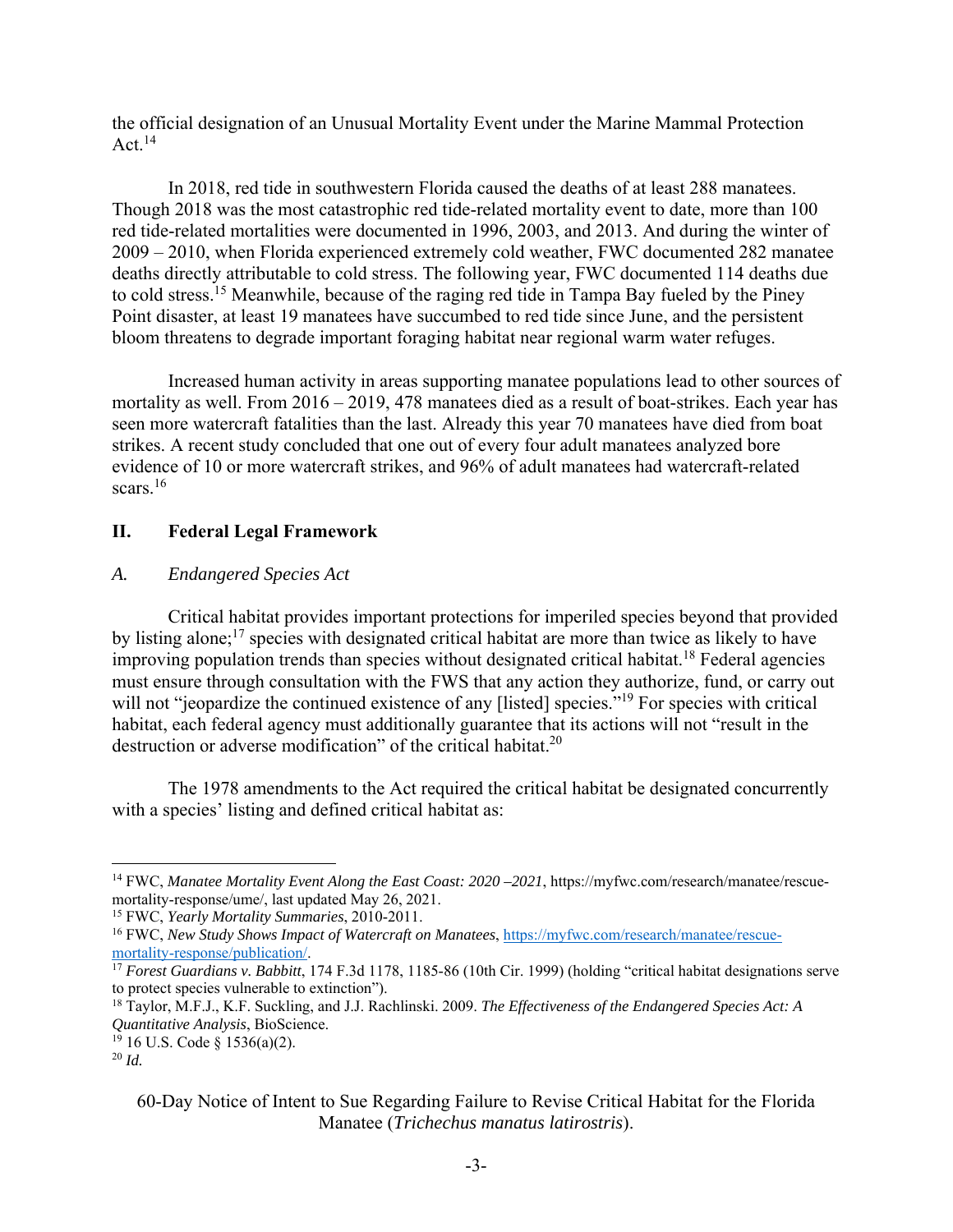(i) the specific areas within the geographical area occupied by the species, at the time it is listed in accordance with the [Act], on which are found those physical or biological features (I) essential to the conservation of the species and (II) which may require special management considerations or protection; and (ii) specific areas outside the geographical area occupied by the species at the time it was listed . . . upon a determination by [FWS] that such areas are essential for the conservation of the species."21

The 1978 amendments also included the addition of what is now known as Section 1533 (c)(2)(B), which requires the Secretary to make periodic determinations on whether a listed species should be up-listed, down-listed, or delisted altogether.<sup>22</sup> The provision requires FWS, when making these determinations, to comply with subsections (a) and (b) of 1533.<sup>23</sup> 16 U.S.C.  $1533(a)(3)(A)(i)$  requires that the Secretary "concurrently with making a determination under paragraph (1) that a species is an endangered species or a threatened species, designate any habitat of such species which is then considered to be critical habitat." 16 U.S.C. 1533(b)(6)(C).

The 1982 amendments adjusted the requirement that critical habitat designation be made concurrently, including requiring that it be done concurrently to "the maximum extent practicable.24 The 1982 amendments also provided a new petition process to revise alreadydesignated critical habitat, requiring FWS to swiftly respond to petitions to revise critical habitat.<sup>25</sup> Indeed, the Act provides two ways for FWS to revise critical habitat. FWS "may, from time-to-time…as appropriate, revise" critical habitat.<sup>26</sup> Or any "interested person" may petition FWS to make such a revision.27 FWS has 90-days to issue "a finding as to whether the petition presents substantial scientific information indicating that the revision may be warranted."28

If FWS agrees the petition presents substantial scientific information indicating critical habitat revision may be warranted, it must then publish in the Federal Register, within 12 months of receiving the petition, a determination as to "how [it] intends to proceed with the requested revision." $^{29}$ 

 The standards governing critical habitat revisions are the same as for original designations:

<sup>&</sup>lt;sup>21</sup> Pub. L. 95-632 §§ 2, 11 (1978); 16 U.S.C. § 1532(5)(A).<br><sup>22</sup> Endangered Species Act of 1978, Pub. L. 95-632 § 11(4)(B).

<sup>&</sup>lt;sup>23</sup> 16 U.S.C. § 1533 (c)(2)(B).

<sup>&</sup>lt;sup>24</sup> Pub. L. 97-304 § 2(a)(1)(E); 16 U.S.C. § 1533(a)(3)(A). "to the maximum extent prudent and determinable, [FWS] shall, concurrently with making a determination . . . that a species is an endangered species or a threatened species, designate any habitat of such species which is then considered to be critical habitat."

 $25$  Pub. L. 97-304 § 2(b)(2).

<sup>&</sup>lt;sup>26</sup> 16 U.S.C. § 1533(a)(3)(B).

<sup>27</sup> *Id.* § 1533(b)(3)(D); 50 C.F.R. § 424.14.

<sup>&</sup>lt;sup>28</sup> 16 U.S.C. § 1533(b)(3)(D)(i); 50 CFR § 424.14(i)(1).

<sup>&</sup>lt;sup>29</sup> 16 U.S.C. § 1533(b)(3)(D)(ii).

<sup>60-</sup>Day Notice of Intent to Sue Regarding Failure to Revise Critical Habitat for the Florida Manatee (*Trichechus manatus latirostris*).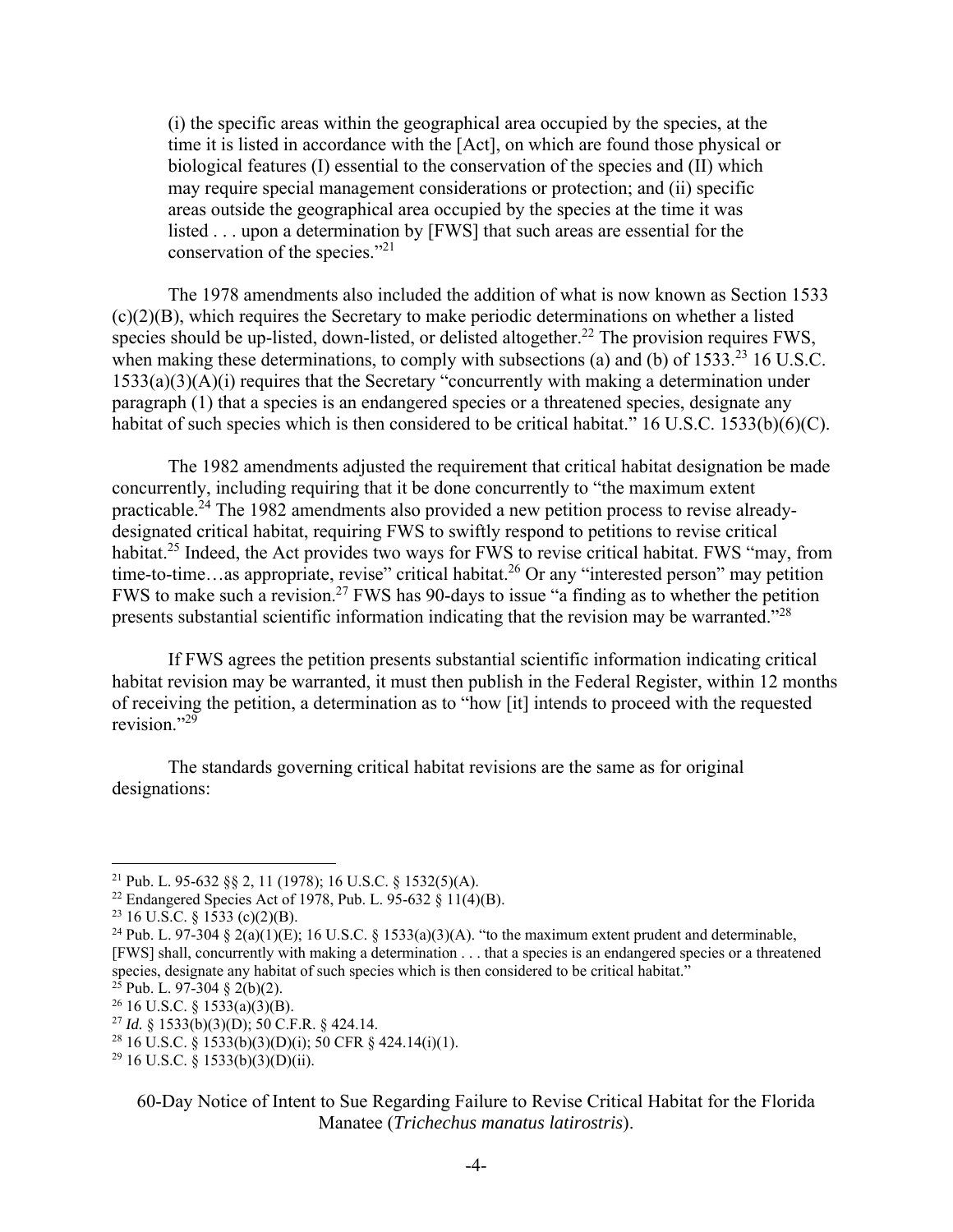The Secretary shall designate critical habitat, and make revisions thereto, under subsection (a)(3) of this section on the basis of the best scientific data available and after taking into consideration the economic impact, the impact on national security, and any other relevant impact, of specifying any particular area as critical habitat. The Secretary may exclude any area from critical habitat if he determines that the benefits of such exclusion outweigh the benefits of specifying such area as part of the critical habitat, unless he determines, based on the best scientific and commercial data available, that the failure to designate such area as critical habitat will result in the extinction of the species concerned.<sup>30</sup>

Until recent revisions, 50 C.F.R. § 424.12(b) detailed the types of "physical" and "biological" features essential to the conservation of the species which may require special management or considerations as:

(1) space for individual and population growth, and for normal behavior; (2) food, water, air, light, minerals, or other nutritional or physiological requirements; (3) cover or shelter; (4) sites for breeding, reproduction, rearing of offspring, germination, or seed dispersal; and generally, (5) habitats that are protected from disturbance or are representative of the historic geographical and ecological distributions of a species. Department of Interior regulations also specify that these elements "may include, but are not limited to, the following: roost sites, nesting grounds, spawning sites, feeding sites, seasonal wetland or dry land, water quality or quantity, host species or plant pollinator, geological formation, vegetation type, tide, and specific soil types."

The 2016 amendments to the regulation removed that language and instead detail that the analysis of the "physical and biological features essential to the conservation of the species" as including:

Consideration of the appropriate quality, quantity, and spatial and temporal arrangements of such features in the context of the life history, status, and conservation needs of the species.

In making the change, FWS asserted that it still expects "to provide a comparable level of detail and specificity in defining and describing physical or biological features essential to the conservation of the species."31

To ensure compliance with these mandatory duties and deadlines, the Act's citizen suit provision authorizes "any person" to commence an action.<sup>32</sup> This provision specifically provides

<sup>30 16</sup> U.S.C. § 1533(B)(2).

<sup>31 81</sup> Fed. Reg. 7414, 7432, *Listing Endangered and Threatened Species and Designating Critical Habitat; Implementing Changes to the Regulations for Designating Critical Habitat*, (Feb. 11, 2016).  $32$  16 U.S.C. § 1540(g), § 1533(b)(6)(C).

<sup>60-</sup>Day Notice of Intent to Sue Regarding Failure to Revise Critical Habitat for the Florida Manatee (*Trichechus manatus latirostris*).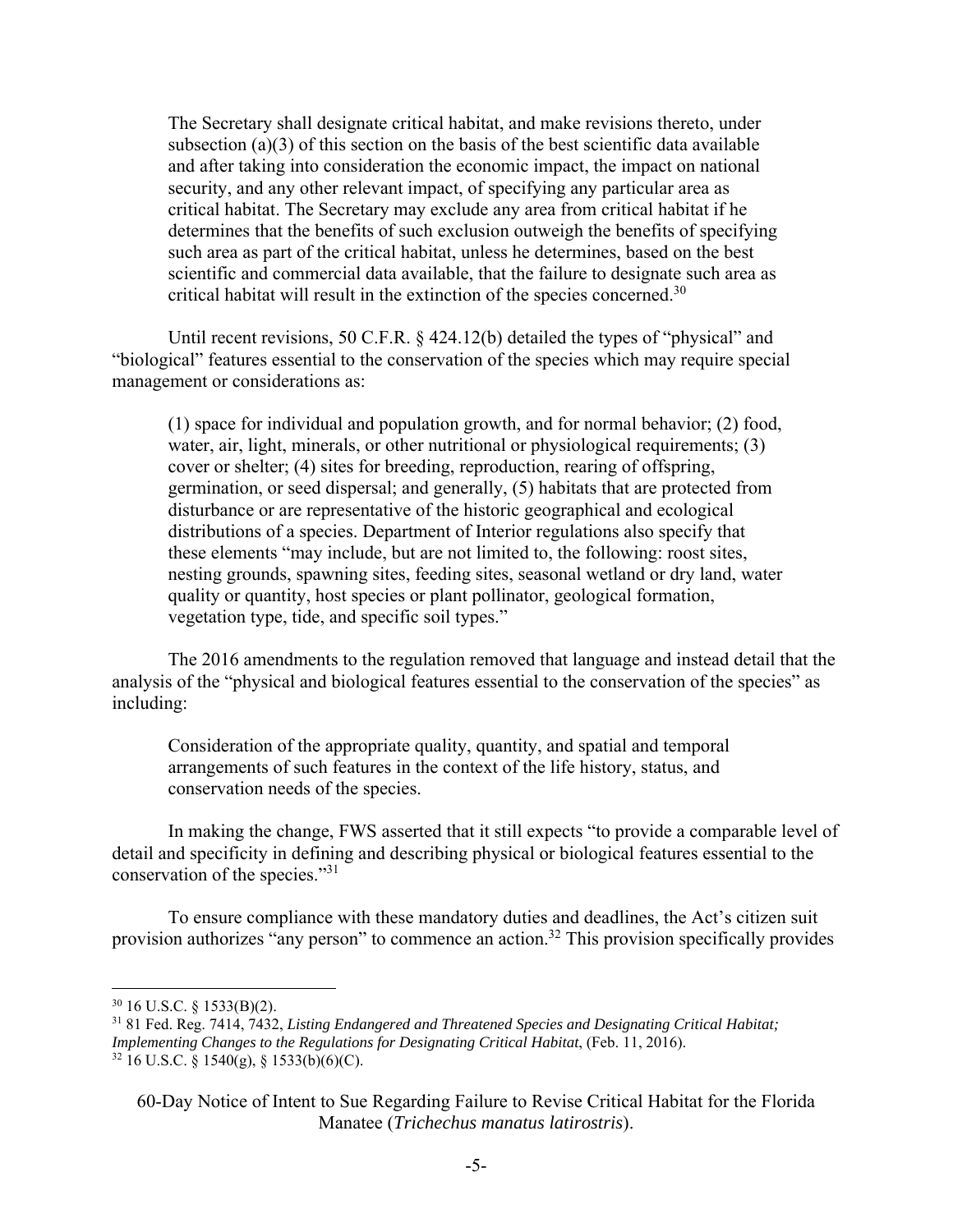courts with jurisdiction for any action against the FWS for its failure to perform any nondiscretionary duty under the Act's Section 4.33

As one court has held:

A citizen petition to revise critical habitat starts a process that may, as here, ultimately establish an obligation for the Service to act despite its discretion otherwise under section  $4(a)(3)(B)$  of the ESA. Congress requires the Service to review such petitions and to determine their merits on a timely basis. A 12-Month Finding on a citizen petition starts the clock of reasonable timeliness under the APA. Thus, citizen petitions can constrain FWS's discretion when they are scientifically sound and demonstrate that revision of a critical habitat designation is warranted.34

#### *B. Administrative Procedure Act*

 The APA establishes general rules governing the issuance of proposed and final regulations by federal agencies.<sup>35</sup> It defines a "rule making" to mean the "process for formulating, amending, or repealing a rule."<sup>36</sup> Absent narrow circumstances, a federal agency must publish a notice and allow public comment on any proposed "rule making."<sup>37</sup>

The statute establishes that "[e]ach agency shall give an interested person the right to petition for the issuance, amendment, or repeal of a rule.<sup>538</sup> It also requires that, "within a reasonable time, each agency shall proceed to conclude a matter presented to it."39 Further, the agency must give "prompt notice" of the "denial in whole or in part" of a written petition, together with a "brief statement of the grounds for denial."<sup>40</sup>

 The APA establishes judicial review provisions for agency actions that apply unless statutes preclude judicial review or the action is committed to agency discretion by law.<sup>41</sup> "Agency action" is defined to include "the whole or a part of an agency rule, order, license, sanction, relief, or the equivalent or denial thereof, or failure to act."<sup>42</sup> Under the APA's judicial review provision, the reviewing court shall "compel agency action unlawfully withheld or unreasonably delayed[.] $"^{43}$ 

 $36$  *Id.* § 551(5).

## 60-Day Notice of Intent to Sue Regarding Failure to Revise Critical Habitat for the Florida Manatee (*Trichechus manatus latirostris*).

 $33$  *Id.* § 1540(g)(1)(C).

<sup>34</sup> *Biodiversity Leg. Found. v. Norton*, 285 F. Supp. 2d 1, 11 (D.D.C. 2003).

<sup>35 5</sup> U.S.C. §§ 551–559.

<sup>37</sup> *Id.* § 553(b), (c).

 $38$  *Id.* § 553(e).

 $39$  *Id.* § 555(b).

<sup>&</sup>lt;sup>40</sup> *Id.* § 555(e).<br><sup>41</sup> 5 U.S.C. §§ 701–706.

 $42$  *Id.* § 551(13).

 $43$  *Id.* § 706(1).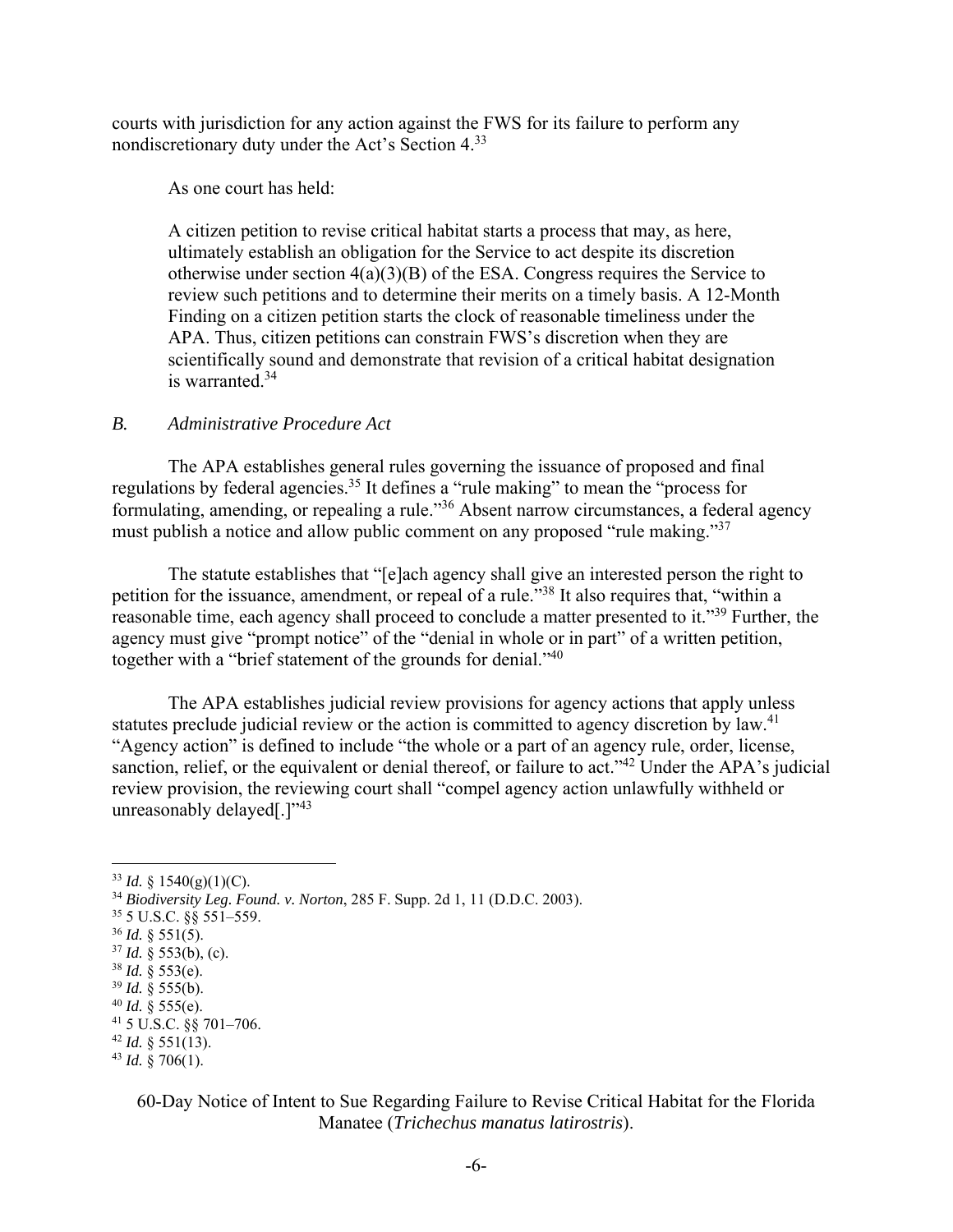Courts consider several factors in determining whether an agency's delay is unreasonable, including: (1) "the length of time that has elapsed since the agency came under a duty to act," (2) "the context of the statute which authorizes the agency's action," (3) "the consequences of the agency's delay," and (4) "any plea of administrative effort, administrative convenience, practical difficulty in carrying out a legislative mandate, or need to prioritize in the face of limited resources."44

#### **III. Florida Manatee Regulatory Background**

The Florida manatee, listed as an endangered species in  $1967<sup>45</sup>$  has continued to suffer from habitat loss and unnatural mortalities since the time of its listing. FWS designated critical habitat for the Florida manatee in 1976,<sup>46</sup> prior to the 1978 ESA amendments requiring that critical habitat designations include a description of the "physical and biological features essential to the conservation of the species."47 As a result, the critical habitat designations for the Florida manatee only list specific waterways known to be concentration areas for manatees in 1976, and not any of the physical or biological features that are essential to the conservation of the species. FWS designated critical habitat in Citrus, Hillsborough, Manatee, Sarasota, Charlotte, De Soto, Lee, Collier, Monroe, Dade, Palm Beach, Martin, West Palm Beach, Volusia, Brevard, Nassau and Duval counties.48

In 1980, FWS produced the first recovery plan for the Florida manatee, which it revised in 1989, 1996, and  $2001<sup>49</sup>$  The 1980 recovery plan lists designating additional areas as critical habitat as an objective. It states:

The 1980 plan states: $50$ 

To meet the intents, provisions, and spirit of the Endangered Species Act, the Marine Mammal Protection Act, and the Florida Manatee Sanctuary Act, humanassociated injuries and mortalities must be minimized, *and critical habitats must be identified and protected*.

 The 1980 recovery plan lists as its "Primary Objective and Rationale" the need to "re-establish and maintain minimum sustainable populations" by "protecting-natural habitat within all significant portions of historical range" and identifying and protecting

<sup>44</sup> *Cobell v. Norton*, 240 F.3d 1081, 1096 (D.C. Cir. 2001); *see also Telecommunications Research & Action Ctr. v. FCC*, 750 F.2d 70, 80 (D.C. Cir. 1984).

<sup>&</sup>lt;sup>45</sup> The manatee was originally listed under the Endangered Species Preservation Act of 1966 in 1967. It was later listed as endangered species in 1973 under the Endangered Species Act. 12-month Finding on a Petition to Revise Critical Habitat for Florida manatee (*Trichechus manatus latirostris*), 75 Fed. Reg. 1574 (Jan. 12, 2010). <sup>46</sup> *Id*. at 1574.

<sup>&</sup>lt;sup>47</sup> Endangered Species Act of 1978, Pub. L. 95-632 § 4(a)(1)-(5).

<sup>48 41</sup> Fed. Reg. 41916 (September 24, 1976).

<sup>49</sup> U.S. Fish and Wildlife Service. *Florida Manatee Recovery Plan* (Trichechus manatus latirostris), Third Revision.

U.S. Fish and Wildlife Service. Atlanta, Georgia. i – D2 (2001).<br><sup>50</sup> U.S. Fish and Wildlife Service. *West Indian Manatee Recovery Plan.* (1980) at 1 (emphasis added).

<sup>60-</sup>Day Notice of Intent to Sue Regarding Failure to Revise Critical Habitat for the Florida Manatee (*Trichechus manatus latirostris*).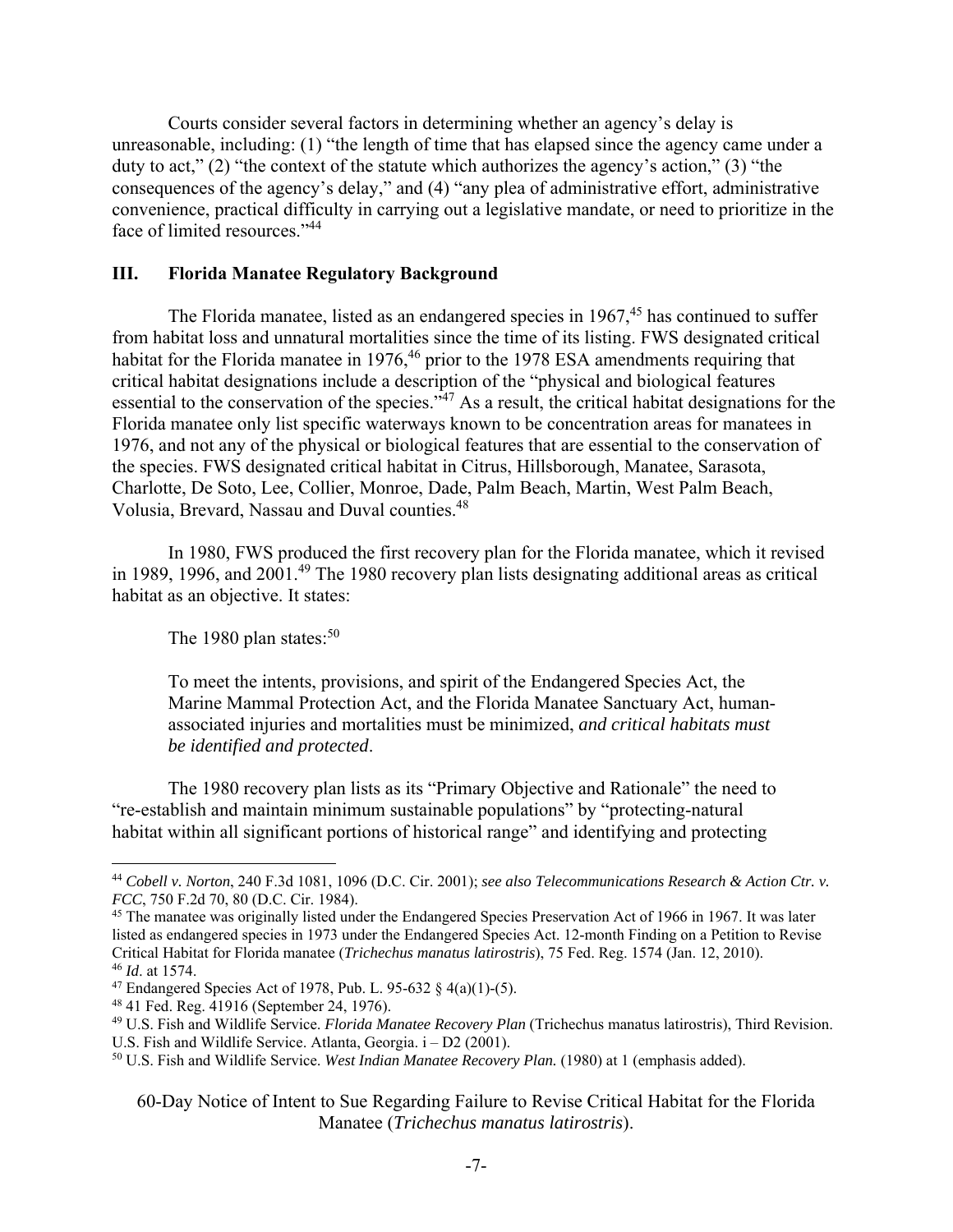"essential habitats."51 The 1989 recovery plan lists as an objective to "designate additional areas as 'Critical Habitat."<sup>52</sup>

The 2001 recovery plan identifies the loss of warm water habitat during the winter months as one of the primary threats to the manatee,<sup>53</sup> and describes the need for further protections in areas where human development has pushed out the manatee.<sup>54</sup> The 2001 recovery plan states that the manatee's "survival will depend on maintaining the integrity of ecosystems and habitat sufficient to support a viable manatee population,"55 and states that "much has been learned about manatee distribution in the decades since manatee critical habitat was original defined  $\dots$  FWS should assess the need to revise critical habitat for the Florida manatee."<sup>56</sup>

On December 19, 2008, the Center, Defenders of Wildlife, and Save the Manatee Club petitioned the FWS under the APA and ESA requesting the agency initiate rulemaking to revise critical habitat for the Florida manatee.<sup>57</sup> On September 16, 2009, FWS issued a 90-day positive finding determining that a revision to the manatee's critical habitat may be warranted.<sup>58</sup> FWS agreed that "the 1976 critical habitat designations did not address the physical and biological features essential to the conservation of the manatee," that "scientific information regarding manatee conservation has dramatically increased since the original designation," and therefore, revision to critical habitat for the manatee may be warranted "to more adequately address the features essential to the species' conservation."59

On January 12, 2010, after holding notice and comment, FWS published a 12-month finding that a revision of Florida manatee critical habitat was "warranted."60 FWS found "the geographic areas originally described as manatee critical habitat need to be updated, based on recent scientific studies of manatee distribution, habitat use, and habitat needs,"<sup>61</sup> and that the "loss of Florida's warm-water habitats is one of the leading threats facing the manatee population."62 However, FWS also asserted that that immediate revision was precluded due to lack of available funds. $63$ 

### 60-Day Notice of Intent to Sue Regarding Failure to Revise Critical Habitat for the Florida Manatee (*Trichechus manatus latirostris*).

<sup>51</sup> *Id.* at 11.

<sup>52</sup> FWS. 1989. Florida Manatee Recovery Plan, First Revision. U.S. Fish and Wildlife Service. Atlanta, Georgia. 25.

<sup>&</sup>lt;sup>53</sup> *Id.* at 23.<br><sup>54</sup> *Id.* at 86.

<sup>&</sup>lt;sup>55</sup> *Id.* at 23.<br><sup>56</sup> *Id.* at 98.

<sup>&</sup>lt;sup>57</sup> 75 Fed. Reg. 1574 (Jan 12, 2010).

<sup>58 74</sup> Fed. Reg 49842 (Sept 29, 2009).

<sup>59</sup> *Id*. at 49844.

<sup>60 75</sup> Fed. Reg. 1574 (Jan 12, 2010).

<sup>61</sup> *Id*. at 1577.

<sup>62</sup> *Id*. at 1575.

<sup>63</sup> *Id.* at 1574.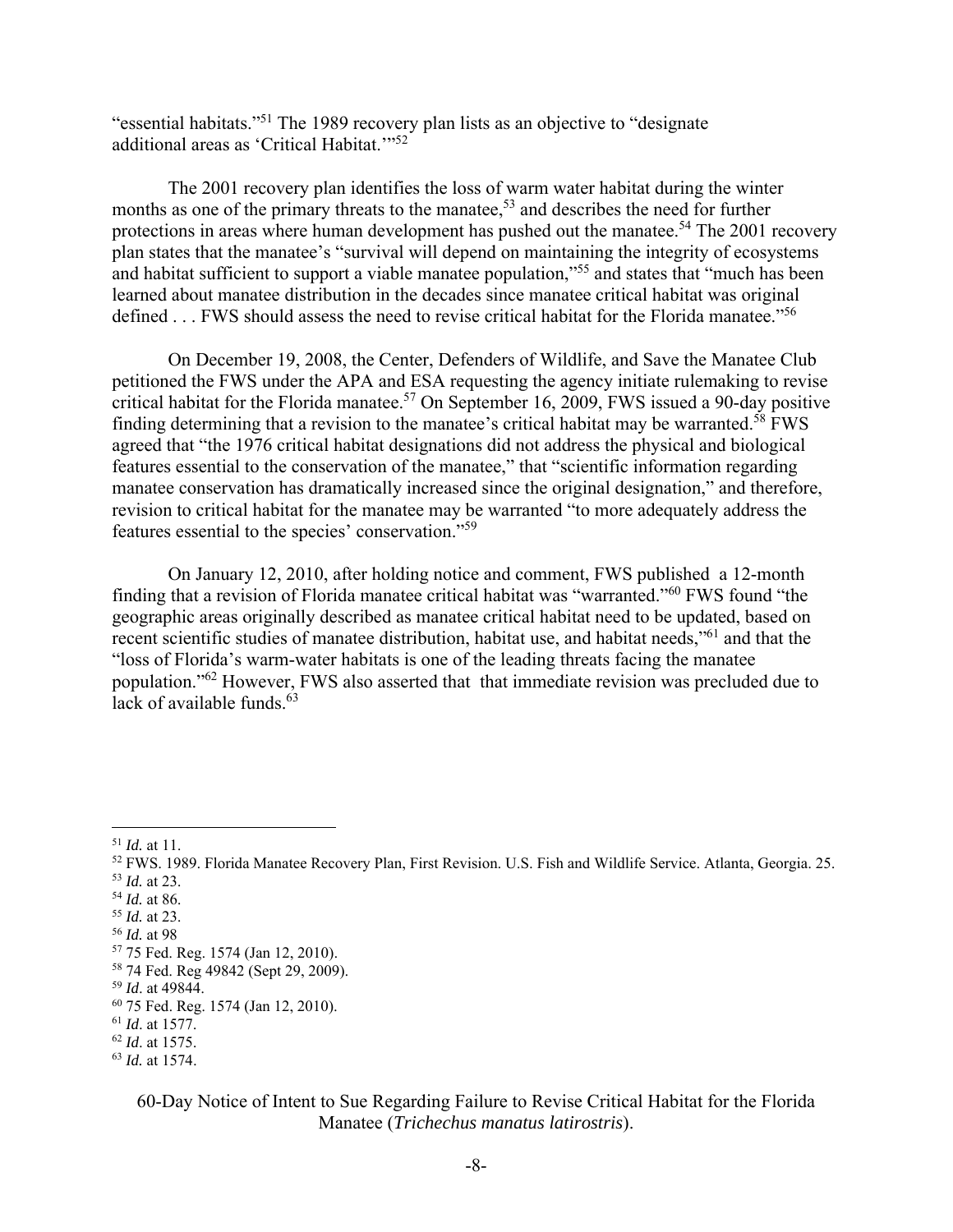In 2017, FWS downlisted the Florida manatee from "endangered" to "threatened".<sup>64</sup> One study FWS relied on heavily in the downlisting decision predicted that is was "unlikely that the Florida population of manatees will fall below 4,000 total individual over the next 100 years, assuming current threats remain at the current levels indefinitely."65 The author of this study, Dr. Michael C. Runge, recently conceded, "[t]his winter's IRL die-off does raise questions about whether the assumptions in our baseline scenario were correct."<sup>66</sup>

#### **V. Violations**

 FWS has not revised Florida manatee critical habitat despite determining that such revision was warranted in 2010. FWS designated critical habitat for the manatee in 1976, two years before the Endangered Species Act was amended to define critical habitat by statute.<sup>67</sup> As such the critical habitat designation does not identify any physical or biological features for the Florida manatee. As a result, the critical habitat designation has been deficient for over 45 years. Moreover, each of the three manatee recovery plans identifies the need for additions to, or revisions of, the manatee critical habitat designation.

 The signatories below petitioned FWS under the ESA and APA to initiate rulemaking to revise the Florida manatee's designated critical habitat in 2008. FWS's 2010 decision determined revision of the manatee's critical habitat designation was warranted,<sup>68</sup> thus triggering FWS' discrete duty to act. To date, FWS has neither initiated rulemaking to revise critical habitat nor denied the 2008 petition for rulemaking.

 For these reasons, the FWS's ongoing failure to revise the manatee's critical habitat more than a *decade* after FWS found such a designation to be warranted in order to conserve the manatee as required by the Act—violates the ESA and constitutes unreasonably delayed action under the APA.

While section  $4(b)(3)(D)(ii)$  does not impose a precise deadline on FWS to revise critical habitat in response to a petition that FWS itself has deemed meritorious, Congress plainly intended to impose an obligation on the agency to actually implement the revision within *some* reasonable time frame. *See* 16 U.S.C. § 1533(b)(3)(D)(ii). Otherwise, the petition process created by Congress, including the obligation that Congress imposed on FWS to *respond* to petitions within specific time frames, would be rendered meaningless.

<sup>&</sup>lt;sup>64</sup> FWS claimed that it did designate critical habitat for the Florida manatee in 1976, and that it was permitted but not required to revisit the designation pursuant to Section 1533 (a)(3)(A)(ii). 82 Fed. Reg. 16668, 16689 (Apr. 5, 2017).

<sup>65</sup> *Id.* at 16701.

<sup>66</sup> Pittman, C. 2021. *Four Years Ago the Trump Administration Said Manatees Weren't Endangered Anymore. Now They're Dying in Droves*, FlaglerLive (March 23. 2021).

<sup>67</sup> *Id.*; *see also* Endangered Species Act of 1978, Pub. L. 95-632 § 4(a)(1)-(5).

<sup>68 75</sup> Fed. Reg. 1574 (Jan 12, 2010).

<sup>60-</sup>Day Notice of Intent to Sue Regarding Failure to Revise Critical Habitat for the Florida Manatee (*Trichechus manatus latirostris*).